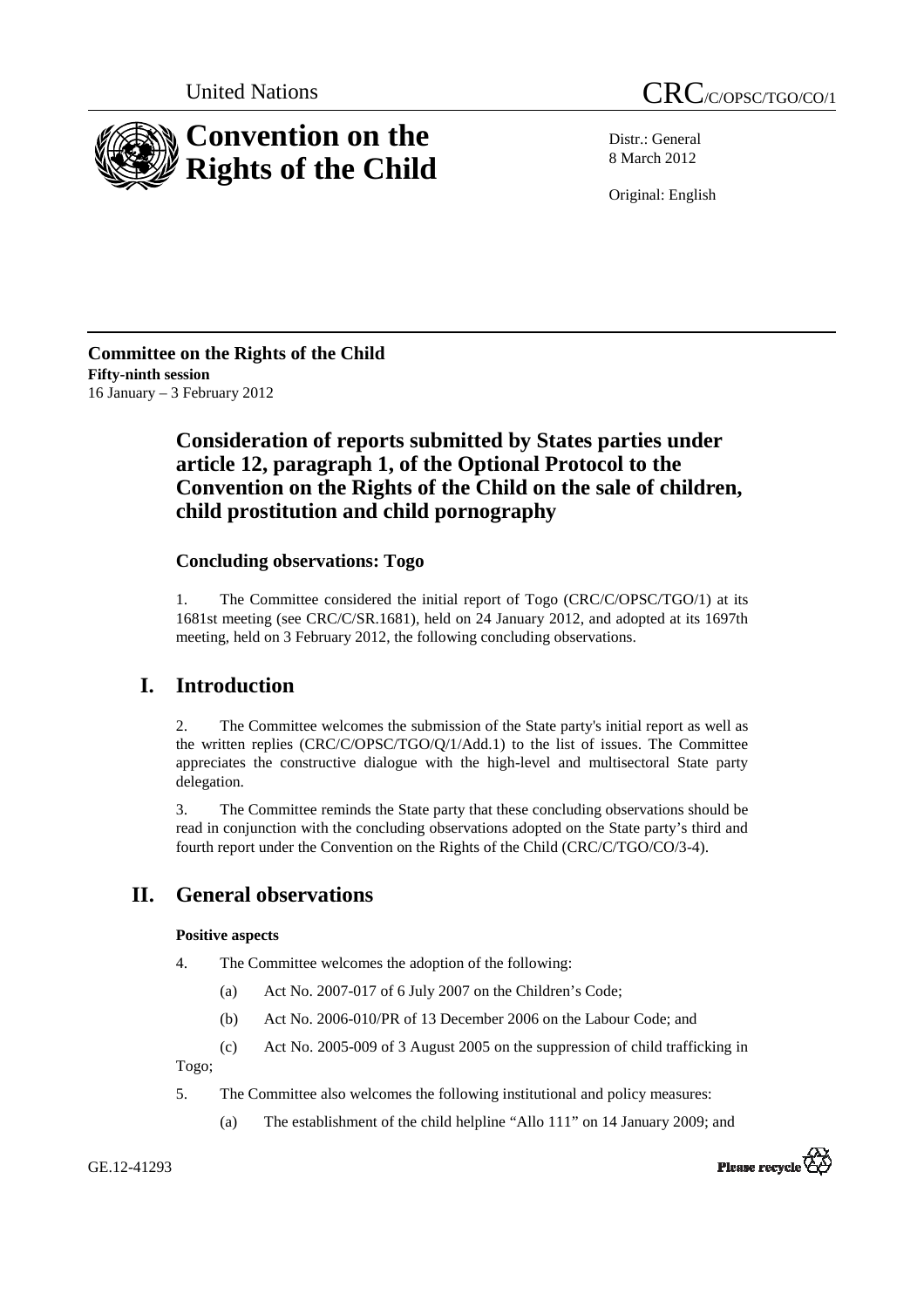(b) The National Plan of Action against trafficking in persons, especially women and children, in 2007.

## **III. Data**

6. While noting that a national data collection system on child protection was set up by the Ministry of Social Affairs, the Committee is however concerned that data collection on offences under the Optional Protocol remains ad hoc, fragmented and seriously limited, which greatly limits the State party's capacity to monitor, assess and prevent offences under the Optional Protocol. The Committee also notes with concern that data collection relies heavily on external funding, which compromises national ownership and sustainability.

7. **The Committee recommends that the State party strengthen its efforts to develop and implement a comprehensive and coordinated data collection system, including analysis, monitoring and impact assessment, covering all areas provided for in the Optional Protocol and ensure that this system is coordinated with the data collection relating to all areas of the Convention on the Rights of the Child. The data should be disaggregated, inter alia, by sex, age, nationality and ethnic origin, region and socio-economic background, with particular attention to children who are at risk of becoming victims of crimes under the Optional Protocol. Data should also be collected on the number of prosecutions and convictions, disaggregated by nature of the offence. The Committee recommends that the State party continue seeking technical support from, inter alia, the United Nations Children's Fund (UNICEF) in relation to this recommendation.** 

## **IV. General measures of implementation**

### **Coordination and evaluation**

8. The Committee notes that the General Directorate for the Protection of the Child, under the Ministry of Social Action and National Solidarity, is responsible for the coordination of the implementation of the Optional Protocol. The Committee is however concerned about the multiplicity of governmental entities with coordination functions relating to the implementation of the Optional Protocol and the lack of a clear division of responsibilities among the entities.

9. **The Committee recommends that the State party rationalize the work of the various existing child rights bodies and ensure that the coordination mechanism for the Optional Protocol has a high status, sufficient authority and adequate human, technical and financial resources to effectively coordinate actions among sectors and provinces. The Committee also urges the State to establish clear referral mechanisms and to ensure that all actors involved in child protection are enabled to work in a harmonized fashion to prevent the sale of children, child prostitution and child pornography, and provide a holistic response to children who have been abused or exploited.** 

#### **Legislation**

10. The Committee notes with appreciation that the State party adopted Act No. 2005- 009 on the suppression of child trafficking in Togo, on 13 August 2005. The Committee is however concerned that not all the offences under the Optional Protocol are properly defined in the State party's legislation.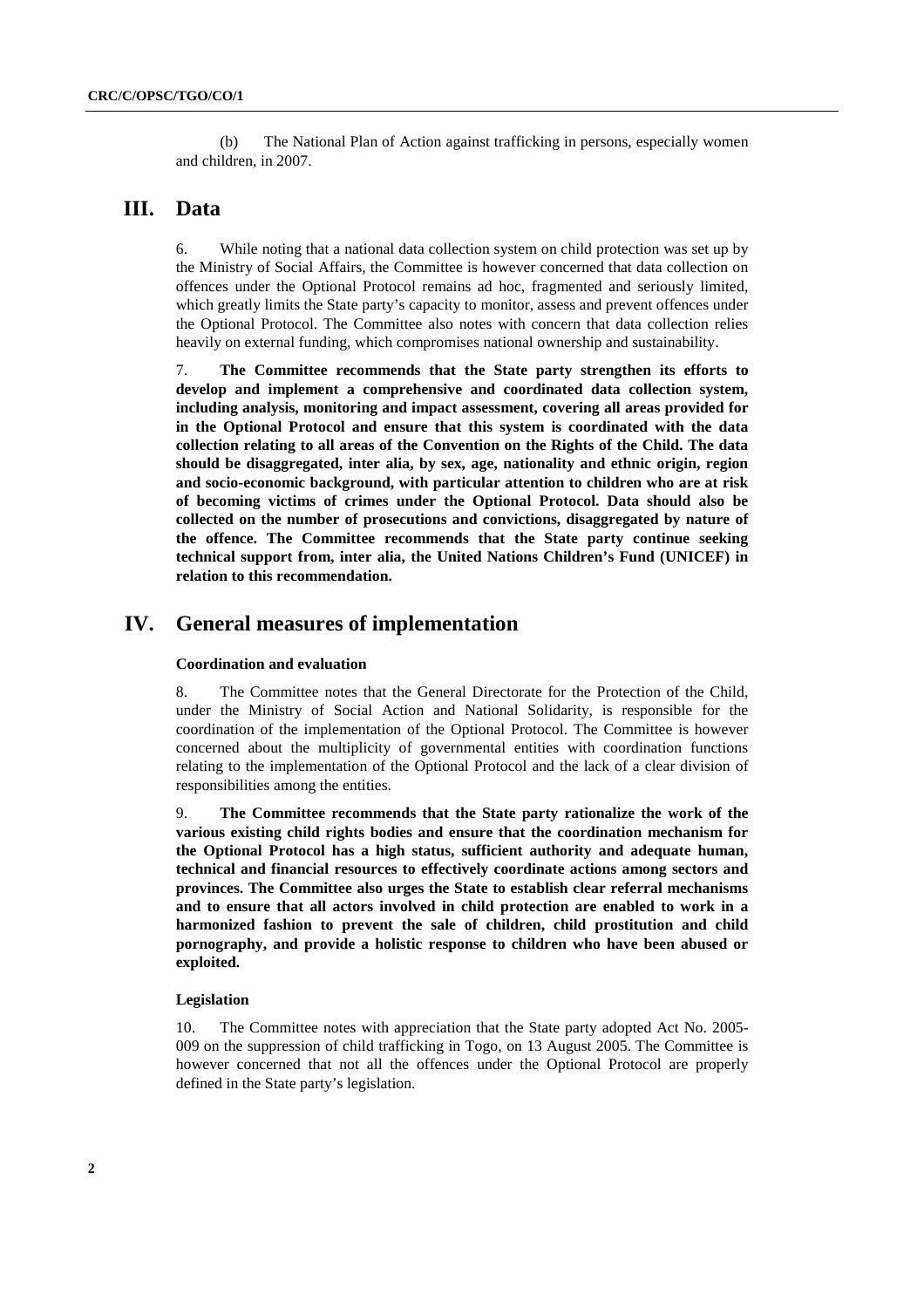### 11. **The Committee urges the State party to provide a clear definition, and prohibit all cases, of "sale of children" – a concept which is similar to, but not identical with, trafficking in persons –, as set forth in article 2 and 3 of the Protocol.**

#### **National plan of action**

12. The Committee notes with concern that the comprehensive strategy to fight against child trafficking, pornography and prostitution, and the five-year national strategy plan developed and validated by all actors in 2008 has not yet been adopted, and that in the absence of such a strategy, most of the efforts to prevent and combat offences under the Optional Protocol are carried out by civil society organizations.

13. **The Committee urges the State party to speed up the process of adoption of the comprehensive strategy to fight against child trafficking, pornography and prostitution and the related five-year national strategy plan, and to ensure that they are properly incorporated into the National Child Protection Policy. The State party should ensure that the strategy contains medium- and long-term targets to prevent and punish all the offences provided for in the Optional Protocol. The Committee also urges the State party to allocate the necessary human, financial and technical resources for full and effective implementation of the strategy, in cooperation with relevant partners, including civil society. The Committee further recommends that the State party seek international assistance in this respect, including from OHCHR and UNICEF.** 

#### **Dissemination and awareness-raising**

14. The Committee welcomes the State party's initiatives to raise awareness about the Optional Protocol through the 2009 national campaign carried out via digital mobile cinema in areas where children are at high risk of being trafficked. The Committee is nevertheless concerned at the lack of systematic and comprehensive dissemination and awarenessraising activities on the Optional Protocol in the State party, which contributes to a low level of understanding and awareness of the offences covered by the Optional Protocol among the public, children and professional groups working with and for children. The Committee is further concerned that the sale of children, child prostitution and child pornography remain largely invisible and are not spoken of, due to the sociocultural sensitivity surrounding these crimes in the State party.

### 15. **The Committee recommends that the State party:**

**(a) Develop, in close cooperation with the community, children and child victims, information and education programmes on preventive measures and the harmful effects of the sale of children, child prostitution and child pornography;** 

**(b) Disseminate the Optional Protocol among all relevant professional groups, especially members of the police, judges, prosecutors, representatives of the media, social workers and members of the Child Protection Committees and the National Council for Human Rights; and** 

**(c) Undertake in-depth studies in different regions and sociocultural groups to identify specific obstacles and opportunities for advocacy and awareness-raising on the offences under the Optional Protocol.** 

### **Training**

16. The Committee notes the State party's acknowledgement that specialized training for judges, public prosecutors, the police, social workers, health-care providers, members of the media and other professionals is inadequate in both qualitative and quantitative terms.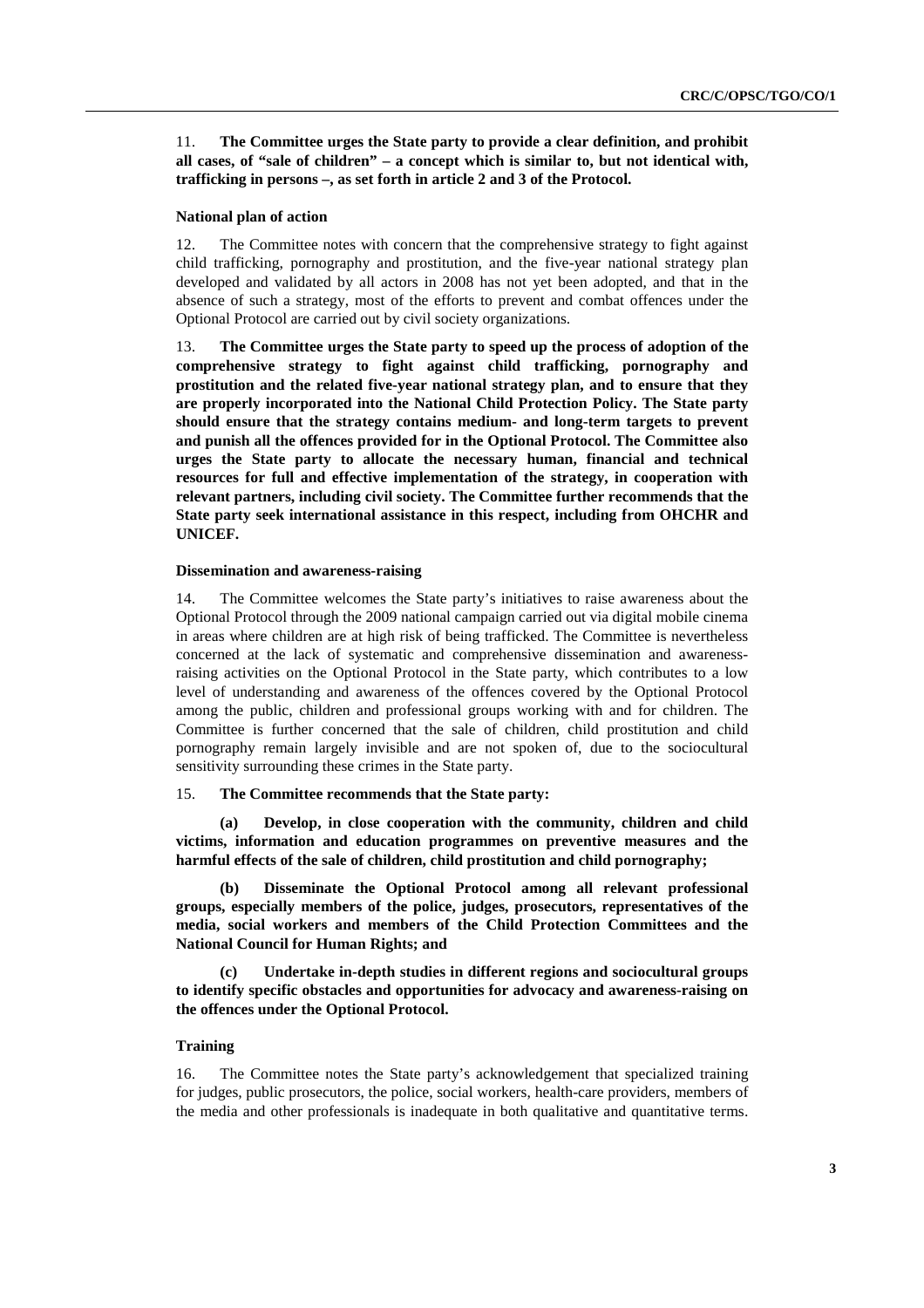The Committee is also concerned about the lack of precise information from the State party on how it intends to overcome these shortcomings.

17. **The Committee recommends that the State party strengthen its efforts to ensure that all professionals working for and with children, in particular judges, law enforcement officials, teachers, health and social workers, and personnel working in all forms of alternative care, are adequately and systematically trained on the provisions of the Optional Protocol.** 

#### **Allocation of resources**

18. While noting that grants are allocated on an annual basis to provide care for child victims of offences under the Optional Protocol, the Committee regrets the lack of information on clearly identifiable budget allocations to activities specifically designated for the implementation of the Optional Protocol by line ministries, in particular the Ministry of Social Action and National Solidarity. The Committee is also concerned that the sharp decrease in the budget allocated to the health and education sectors, and the high level of corruption in the State party continue to divert the already limited resources available for the implementation of the Optional Protocol.

19. **The Committee recalls its recommendation to prioritize budgetary allocations to ensure implementation of the economic, social, cultural and other rights of children (CRC/C/15/Add.255, para. 18 (a)) and recommends that the State party take all possible measures to ensure that sufficient resources are allocated notably to the Ministry of Social Action and National Solidarity, in particular its General Directorate for the Protection of the Child, law enforcement agencies and social workers for their activities in respect of the Optional Protocol. The Committee further urges the State party to take concrete and active measures to combat corruption.** 

# **V. Prevention of the sale of children, child prostitution and child pornography (art. 9, paras. 1 and 2)**

### **Measures adopted to prevent offences prohibited under the Optional Protocol**

20. The Committee takes note of the poverty alleviation programmes directed specifically at women and children, as well as the outreach activities to sensitize traditional leaders. The Committee is however concerned that the administrative measures, social policies and programmes are insufficient to adequately prevent children from becoming victims of these offences. The Committee notes with particular concern that:

Half of the children in the State party are not registered at birth, which greatly exposes them to the risk of becoming victims of sale, prostitution and pornography;

(b) Limited measures have been taken to combat gender-based discrimination and violence which constitute major factors in the sale of children, child prostitution and child pornography. In this regard, the Committee expresses serious concern at the extent of sexual abuse committed against schoolchildren by male teachers throughout the State party;

(c) Only very few specific activities have been conducted targeting children in vulnerable situations, such as children in street situations who are particularly at risk of sexual exploitation, and that most of these activities have been organized by nongovernmental organizations.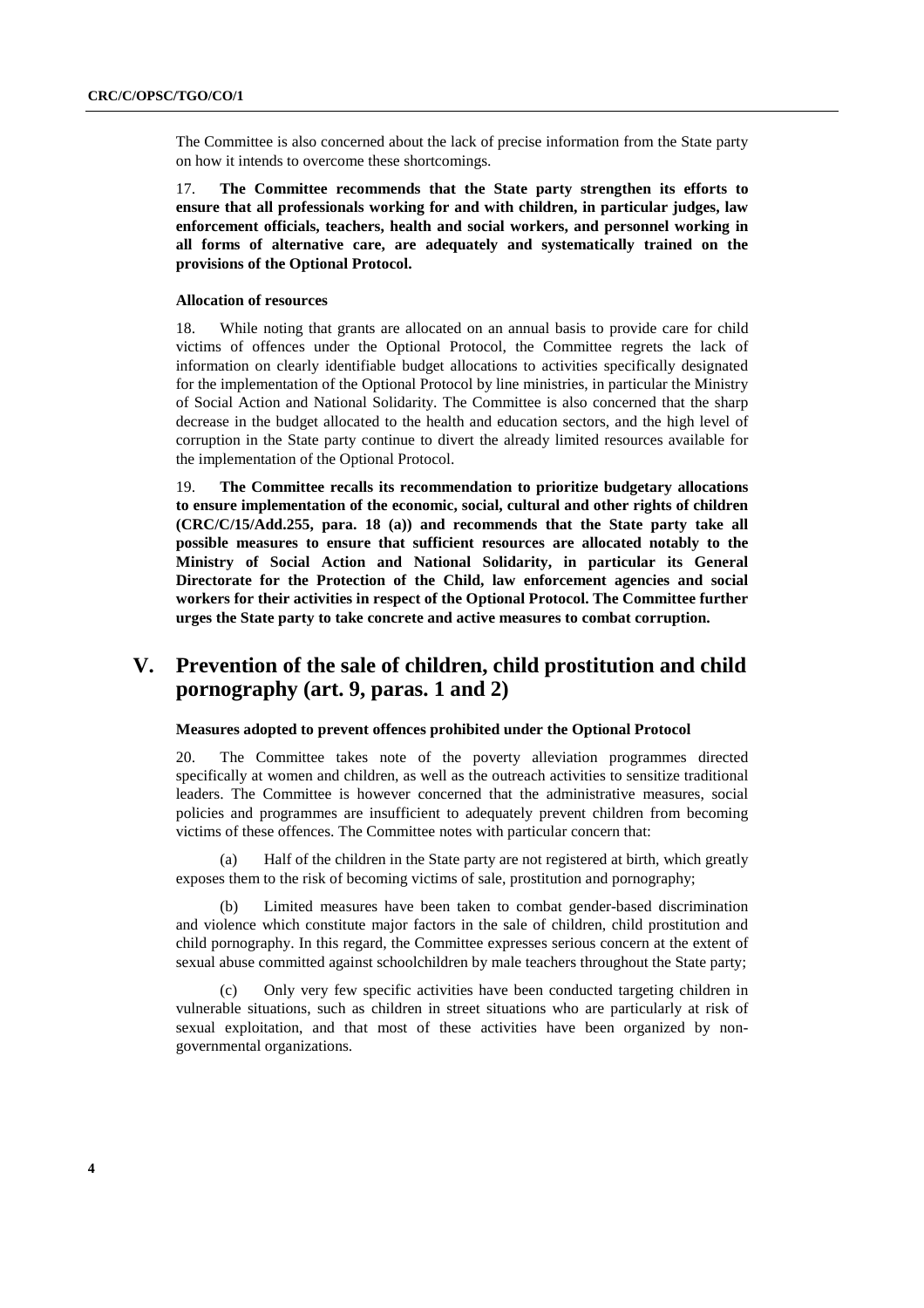21. **The Committee recommends that the State party:** 

**(a) Take all necessary measures to ensure that all children are registered at birth so as to help prevent their becoming victims of sale, prostitution and pornography;** 

**(b) Carry out research on the nature and extent of the sale of children, child prostitution and child pornography, in order to identify the root causes of the phenomena, including poverty, harmful practices and absence of parental care;** 

Take effective measures to identify groups of children, including girls, **children living in extreme poverty and children in street situations, at risk of being victims of the offences prohibited under the Optional Protocol, and provide them with the necessary support and assistance; and** 

**(d) Eradicate gender-based discrimination and violence, and in particular repeal laws still in force that discriminate against women, and criminalize without further delay domestic violence, including marital rape.** 

#### **Child sex tourism**

22. The Committee is concerned that child sex tourism is developing and that the State party has yet to adopt the necessary measures to prevent and combat this phenomenon.

23. **The Committee urges the State party to undertake more concrete actions to prevent child sex tourism in the country, and to address child sex tourism cases. In particular, the Committee urges the State party to organize large awareness-raising programmes, including campaigns, specifically directed at tourists. The Committee further urges the State party to cooperate closely with travel operators, the media, non-governmental and civil society organizations and to widely disseminate the UNWTO Global Code of Ethics for Tourism to travel and tourism agencies, and encourage them to adopt the Code of Conduct for the Protection of Children from Sexual Exploitation in Travel and Tourism.** 

# **VI. Prohibition of the sale of children, child pornography and child prostitution and related matters (arts. 3, 4, paras. 2 and 3, 5, 6 and 7)**

#### **Existing criminal or penal laws and regulations**

24. The Committee expresses concern that:

(a) The offence of the sale of children has not been clearly defined in the Children's Code;

- (b) Prostitution of children above 15 years is not considered a crime;
- (c) There are no existing aggravating circumstances for child pornography; and
- (d) The burden of proof is borne by the victim;

25. **The Committee urges the State party to review the provisions of its national legislation and ensure that they are in full compliance with the provisions of the Optional Protocol. In particular, the State party should:** 

**(a) Define and criminalize the sale of children, in accordance with the Optional Protocol, in particular the sale of children for the purpose of illegal adoption, engagement of the child in forced labour and transfer of organs of the child**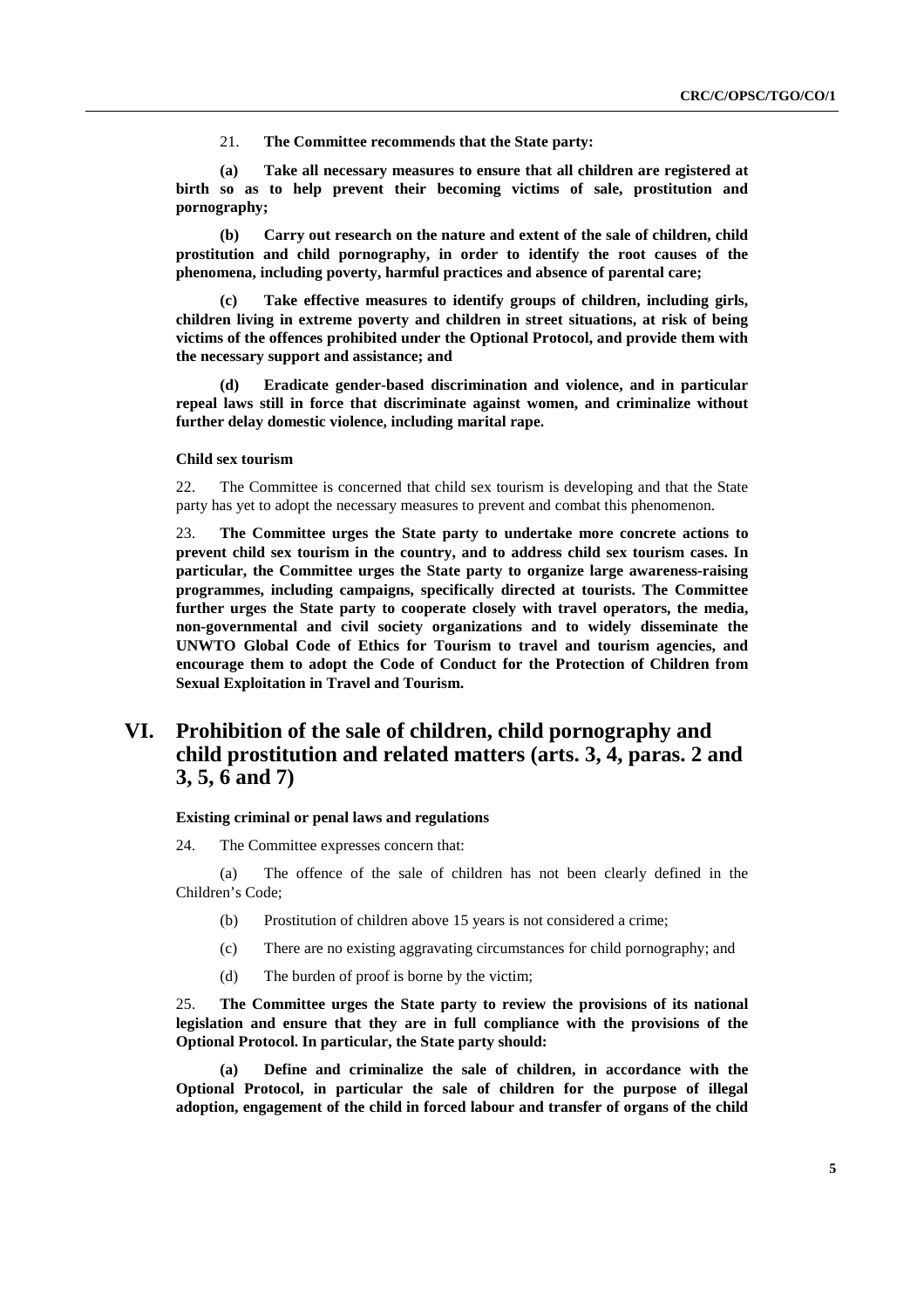for profit, in conformity with article 3, paragraphs 1 (a)(i)b and c, 1(a)(ii) and 5, of the **Optional Protocol;** 

**(b) Ensure that prostitution of children is always considered a crime and punished with sentences commensurate to this crime;** 

Revise and bring its penal provisions on child pornography into full **compliance with articles 2 and 3 of the Optional Protocol; and** 

### **(d) Shift the burden of proof to perpetrators of offences covered by the Optional Protocol.**

26. The Committee is seriously concerned that sexual exploitation of children occurs throughout the State party in various places, such as brothels and hotels, and that it is on the rise. The Committee is also deeply concerned that there is no system in place to detect and dismantle brothels and other places of prostitution, and to arrest pimps and their accomplices; nor is there a mechanism to properly control the production and dissemination of materials that advertise practices prohibited under the Optional Protocol, such as pornography involving children. The Committee is also concerned about the widespread practice of early and forced marriages, especially child marriages in exchange for a bride price or in lieu of debt, and the practice of "confiage," which in many cases amounts to the sale of children.

27. **The Committee urges the State party to take more active measures to ensure effective enforcement of its legislation prohibiting child prostitution. In particular, the Committee urges the State party to promptly establish an effective system to detect and dismantle brothels and other places where child prostitution takes place and to control the production and dissemination of materials that advertise practices prohibited by the optional protocol such as pornography involving children. To this aim, the State party should allocate the necessary human, technical and financial resources to its police forces. The Committee further urges the State party to take all the necessary measure to eliminate all practices that amount to the sale of children.**

#### **Impunity**

28. The Committee is seriously concerned that no one has yet been prosecuted under the provisions of the Children's Code which prohibit child prostitution, and that legal proceedings against perpetrators of other offences prohibited under the Optional Protocol are often abandoned due to the corruption of law enforcement officials, including judges. The Committee expresses deep concern that the sense of impunity of perpetrators of child sexual exploitation is so entrenched, that hundreds of children between 9 and 15 years of age continue to be openly exploited into prostitution in the capital Lomé, in particular at a place that is so well known that it is called the "child market".

29. **The Committee urges the State party to take all necessary measures to combat the impunity that perpetrators of offences under the Optional Protocol enjoy and to this aim, issue clear instructions to all prosecutors to actively prosecute those cases. The State party should also draw the attention of law enforcement authorities to the sanctions that may be imposed on them in case of inaction and corruption.** 

#### **Jurisdiction and extradition**

30. The Committee is concerned that crimes under the Optional Protocol are not specifically mentioned in legislation concerning crimes committed abroad, and that extraterritorial jurisdiction is subject to double criminality. The Committee is also concerned that the State party does not rely on the Optional Protocol as a legal basis for extradition.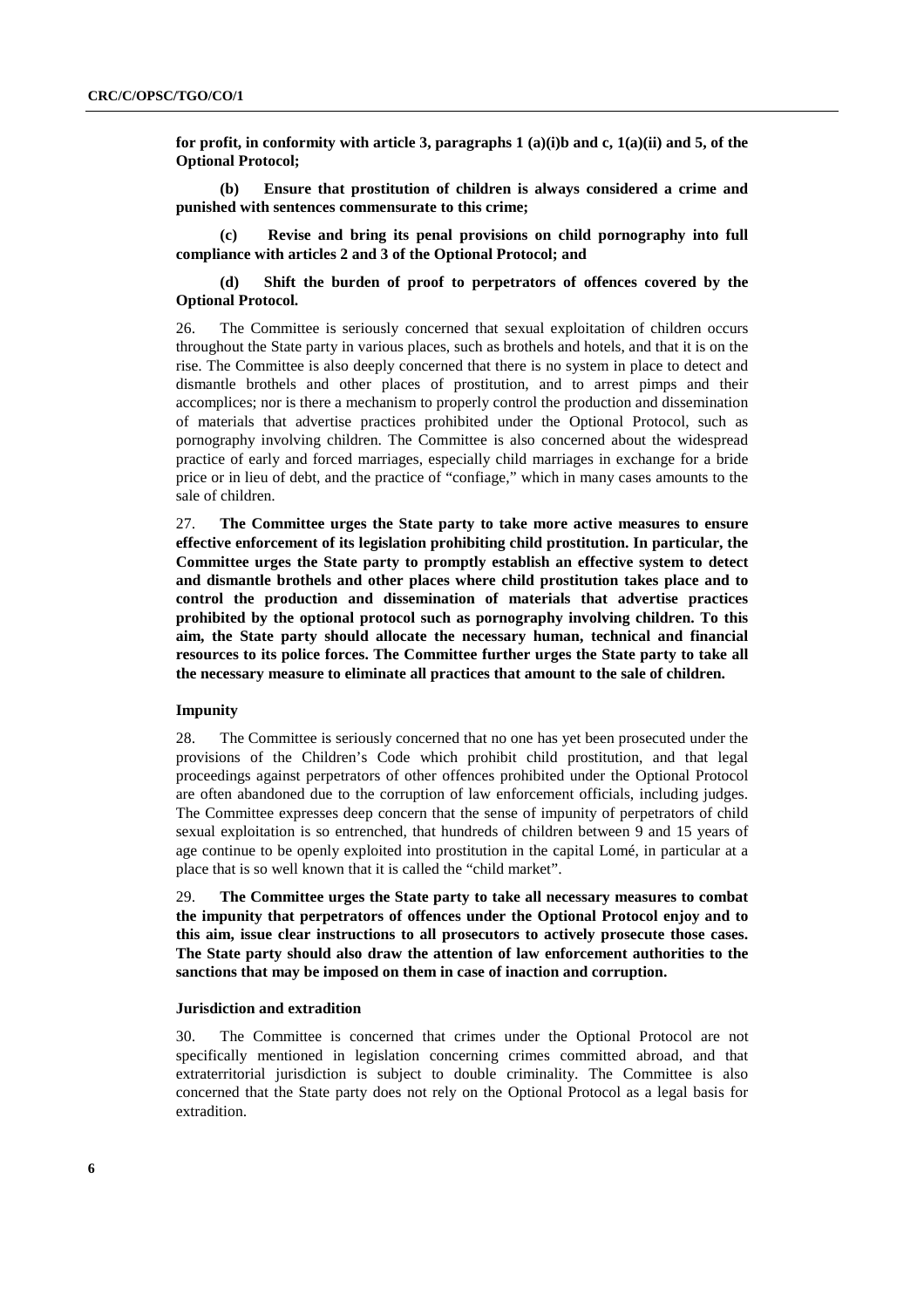31. **The Committee urges the State party to take the necessary measures to ensure that all the offences referred to in article 3, paragraph 1, of the Optional Protocol are extraditable offences, and that the requirement of double criminality for extradition and/or prosecution of offences committed abroad is repealed. The Committee also urges the State party to use, where necessary, the Optional Protocol as a legal basis for extradition, in conformity with article 5 of the Optional Protocol.** 

## **VII. Protection of the rights and interests of child victims (arts. 8 and 9, paras. 3 and 4)**

### **Measures adopted**

32. While noting as positive the State party's preference for foster care arrangements for child victims of offences under the Optional Protocol, the Committee notes with concern that there is no legal provision to ensure the security of child victims and the individuals or members of civil society organizations who provide them with protection and assistance, although they are often threatened. The Committee is also particularly concerned that:

Medical examinations of child victims are unaffordable, and the victims or the non-governmental organizations supporting them have to pay a high price to obtain a medical certificate to serve as proof before the court; children involved in criminal proceedings are not properly informed and nor provided with legal assistance;

(b) In some instances, information which may lead to the identification of the child victim has been disclosed by the judges; and

Although a there is a compensation fund exists in the State party, effective compensation for child victims of offences prohibited under the Optional Protocol is rarely ensured;

33. **The Committee recommends that the State party adopt the necessary legal framework and measures to ensure the protection of child victims of offences prohibited under the Optional Protocol, as well as the security of individuals or organizations which provide them with protection and assistance. In particular, the State party should:** 

**(a) Ensure that children victims of sexual exploitation have free access to medical services and that a medical certificate is provided to them free of charge;** 

**(b) Ensure that all victims of sale of children, child prostitution and child pornography involved in criminal proceedings are provided with adequate information and legal counsel at every stage of the proceedings;** 

**(c) Take all necessary measures, including, inter alia, conducting awarenessraising programmes and campaigns, targeting professionals, including judges, prosecutors, the police, social workers, medical staff and other professionals working with child witnesses, as well as society at large, to ensure that personal information which may lead to the identification of child victims is not disclosed publicly, and that child victims are not exposed to stigmatization and social marginalization;** 

**(d) Replenish the national compensation fund and ensure that child victims who have not obtained compensation from the perpetrators can obtain full compensation from this fund; and** 

**(e) Ensure that all professionals receive training on child-friendly interaction with child victims and witnesses at all stages of the criminal and judicial processes, in accordance with article 8, paragraph 1, of the Optional Protocol and the**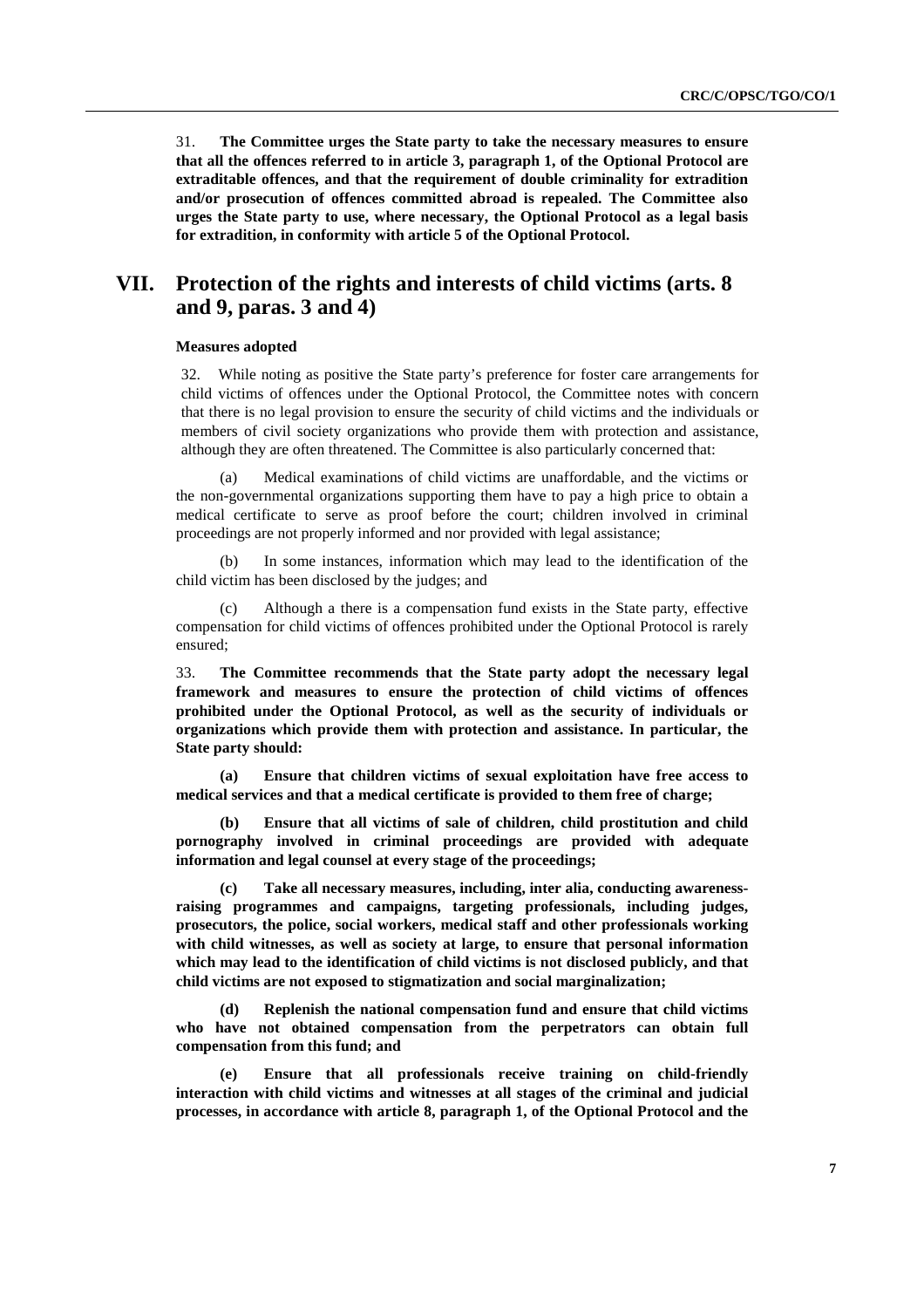**Guidelines on Justice in Matters involving Child Victims and Witnesses of Crime (Economic and Social Council resolution 2005/20, annex).** 

#### **Recovery and reintegration**

34. The Committee is concerned at the lack of a clear procedure or referral service for the protection and care of child victims of sexual exploitation and abuse, and at the consequently unpredictable manner in which such child victims are being taken care of. The Committee is also concerned that social reintegration and physical and psychological recovery measures are almost exclusively provided by non-governmental organizations.

35. **The Committee recommends that the State party ensure that adequate human, financial and technical resources, as well as high quality services are available to assist all child victims of sexual abuse and exploitation, including for their full social reintegration, and physical and psychological recovery, in accordance with article 9, paragraph 3, of the Optional Protocol.** 

## **VIII. International assistance and cooperation**

36. **The Committee recommends that the State party strengthen international cooperation through multilateral, regional and bilateral arrangements for the prevention and investigation of all offences prohibited under the Optional Protocol, and the prosecution and punishment of those responsible for acts involving the sale of children, child prostitution, child pornography and child sex tourism. In this respect, the Committee encourages the State party to implement the Economic Community of West African States (ECOWAS) Regional Action Plan (2008-2011) to combat illicit drug trafficking, organized crime and drug abuse.** 

37. **The Committee encourages the State party to continue its cooperation with United Nations agencies and programmes, as well as with non-governmental organizations in developing and implementing measures aimed at the effective implementation of the Optional Protocol.** 

## **IX. Follow-up and dissemination**

#### **Follow-up**

38. **The Committee recommends that the State party take all appropriate measures to ensure the full implementation of the present recommendations, inter alia, by transmitting them to the Head of State, the Supreme Court, Parliament, relevant ministries and local authorities for appropriate consideration and further action.** 

#### **Dissemination of concluding observations**

39. **The Committee recommends that the report and written replies submitted by the State party and these concluding observations be made widely available, including (but not exclusively) through the Internet, to the public at large, civil society organizations, youth groups, professional groups, and children, in order to generate debate and awareness of the Optional Protocol, its implementation and monitoring.**